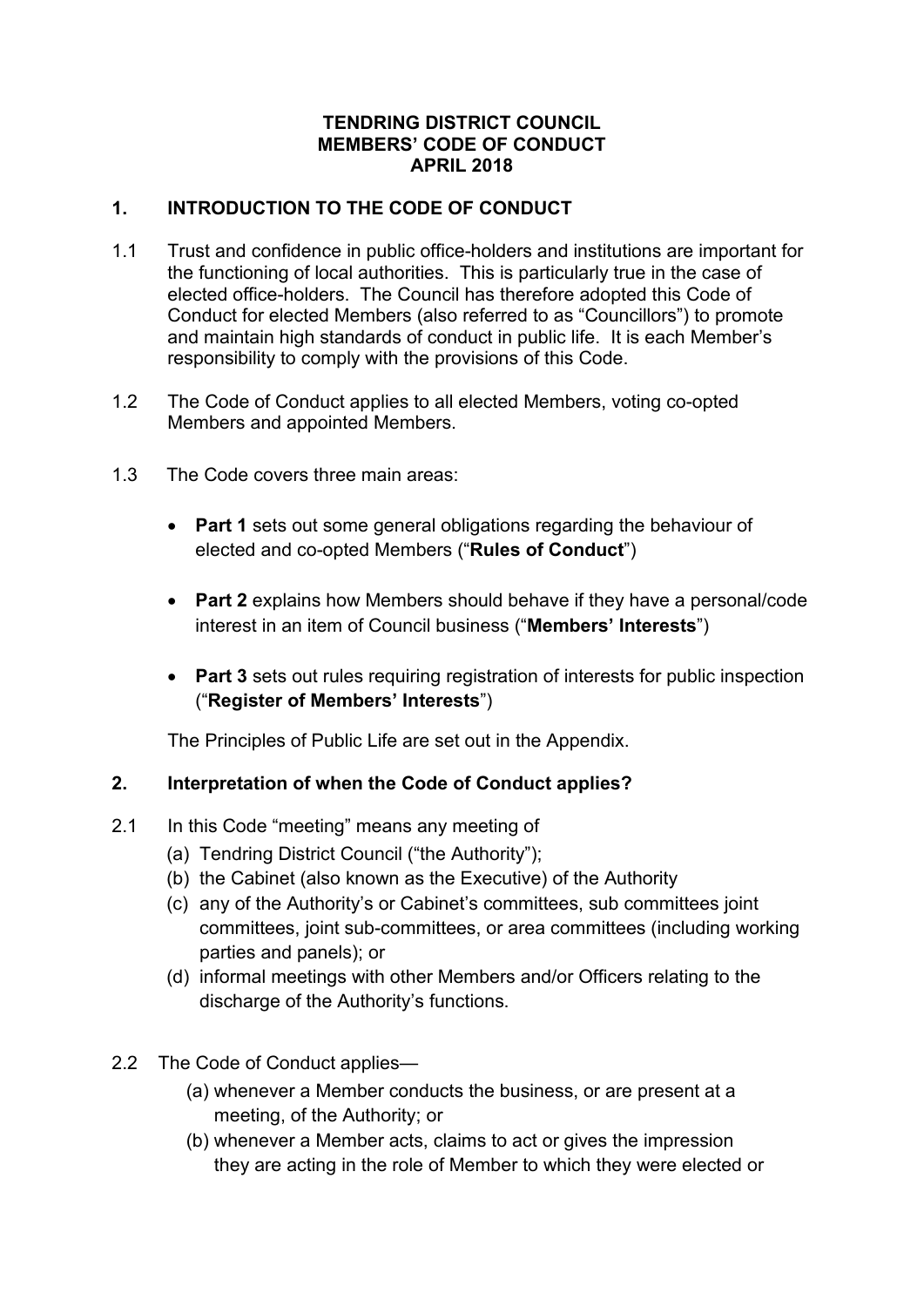appointed; or

- (c) whenever a Member acts, claims to act or give the impression they are acting as a representative of the Authority (including representation on outside bodies); or
- (d) at all times and in any capacity, in respect of conduct identified in paragraphs 3.4(a) and 3.5; or
- (e) in respect of any criminal offence for which they have been convicted during their term of office.
- 2.3 Where a Member is elected, appointed or nominated by the Authority to serve on any other authority or body they must, when acting for that other authority or body, comply with the code of conduct of that other authority or body.
- 2.4 Where a Member is elected, appointed or nominated by the Authority to serve on any other body which does not have a code relating to the conduct of its members, they must, when acting for that other body, comply with this Code of Conduct, unless it conflicts with any other lawful obligations to which that other body may be subject.

## **3. Principles of Public Life**

3.1 The Localism Act 2011 requires the Authority to have a code of conduct which is consistent with the 'Nolan Principles' determined by the Committee on Standards in Public Life. These Principles are set out in the Appendix A to this Code. The Code is consistent with the Nolan Principles but any breach of the principles is not by itself a breach of the Code.

 Members of Tendring District Council shall have regard to the Seven Principles of Public Life as it is these principles which underpin the Rules of Conduct set out below.

### **PART 1 RULES OF CONDUCT**

## 3.2 In fulfilling **Duties and Responsibilities**

Members must not:

- (a) breach their duties and responsibilities with due regard to the principle that there should be equality of opportunity for all people, regardless of their gender, race, disability, sexual orientation, age or religion;
- (b) disrespect others;
- (c) bully or harass any person; or
- (d) do anything which compromises, or which is likely to compromise, the impartiality of those who work for, or on behalf of, the Authority.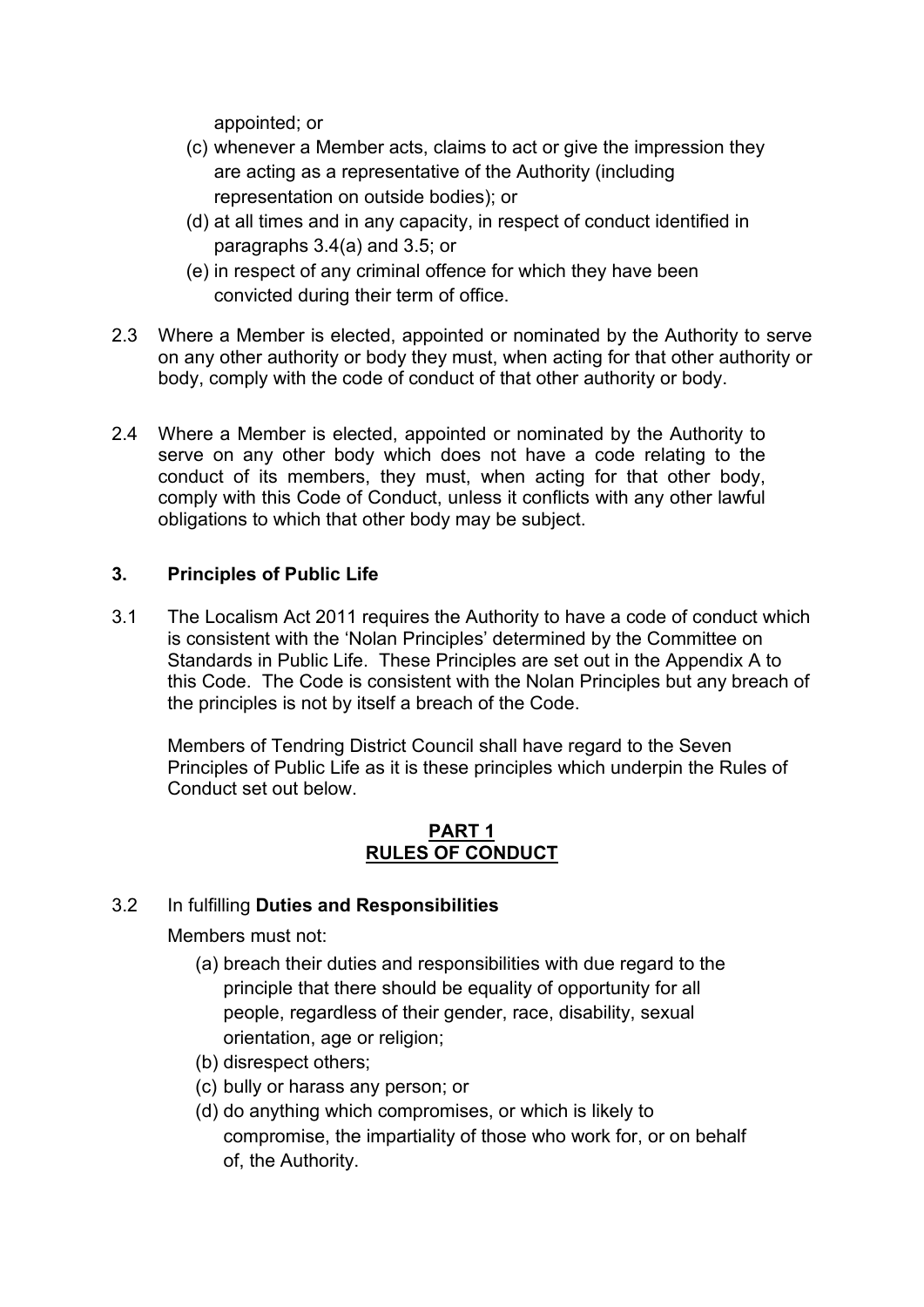### 3.3 **Information**

Members must not:

- (a) disclose confidential information or information which should reasonably be regarded as being of a confidential nature, without the express consent of a person authorised to give such consent, or unless required by law to do so;
- (b) prevent any person from gaining access to information to which that person is entitled by law.

### 3.4 **Conduct**

Members must:

- (a) not conduct them self in a manner which could reasonably be regarded as bringing their office or the Authority into disrepute;
- (b) not make vexatious, malicious or frivolous complaints against other Members or anyone who works for, or on behalf of, the Authority.
- (c) comply with any request of the Authority's Monitoring Officer or Section 151 Officer, in connection with an investigation conducted in accordance with their respective statutory powers.

## 3.5 **Use of the Position**

Members must not:

- (a) in their official capacity or otherwise, use or attempt to use their position improperly to confer on or secure for them self, or any other person, an advantage or create or avoid for them self, or any other person, a disadvantage;
- (b) use, or authorise others to use, the resources of the Authority—
	- (i) imprudently;
	- (ii) in breach of the Authority's requirements;
	- (iii) unlawfully;
	- (iv) other than in a manner which is calculated to facilitate, or to be conducive to, the discharge of the functions of the Authority or of the office to which they have been elected or appointed;
	- (v) improperly for political purposes; or
	- (vi) improperly for private purposes.

## 3.6 **Registration of Interests**

In accordance with and subject to Part 2 of the Code, Members are required to register details of their Disclosable Pecuniary Interests and their Personal Interests within 28 days of becoming a Member (or being re-elected or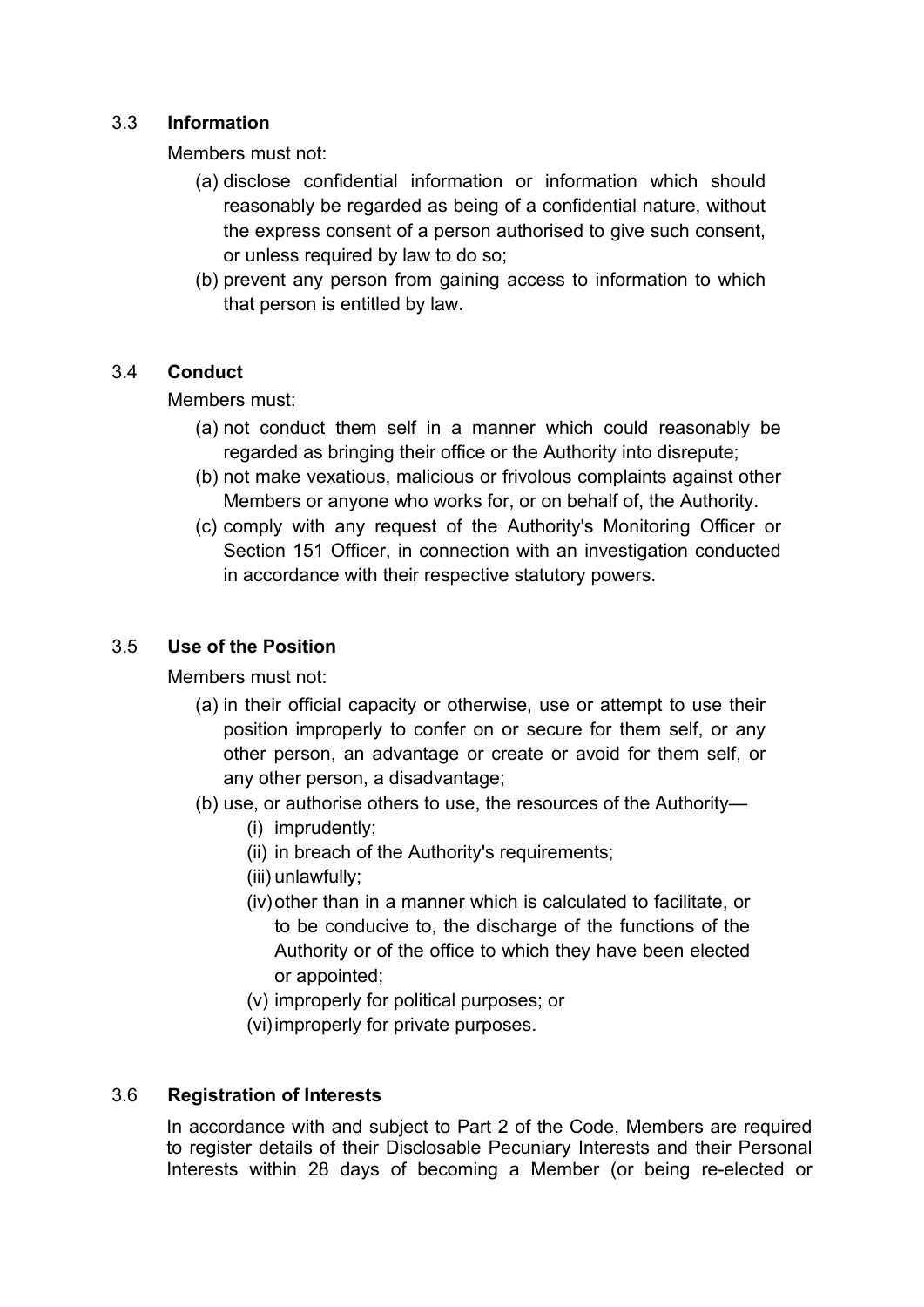reappointed) or a change in those details, in the Authority's Register of Interests.

## 3.7 **Decision Making**

Members must:

- (a) when participating in meetings or reaching decisions regarding the business of the Authority, do so on the basis of the merits of the circumstances involved and in the public interest having regard to any relevant advice provided by the Authority's officers, in particular by—
	- (i) the Authority's Head of Paid Service;
	- (ii) the Authority's s.151 Officer/ Chief Finance Officer;
	- (iii) the Authority's Monitoring Officer/ Chief Legal Officer;
- (b) give reasons for all decisions in accordance with any statutory requirements and any reasonable additional requirements imposed by the Authority.

# 3.8 **Compliance with the Law and the Authority's Rules and Policies**

Members must:

- (a) observe the law and the Authority's rules governing the claiming of expenses and allowances in connection with their duties as a Member;
- (b) comply with the Local Authority Code of Publicity made under the Local Government Act 1986 and any relevant guidance issued;
- (c) comply with the provisions of the Bribery Act 2010 or similar;
- (d) comply with the Authority's Gifts and Hospitality Policy;
- (e) comply with any other policy (or part of policy) which sets out required conduct from Members, for example the Member/Officer Working Protocol and Planning Code for Members, or similar.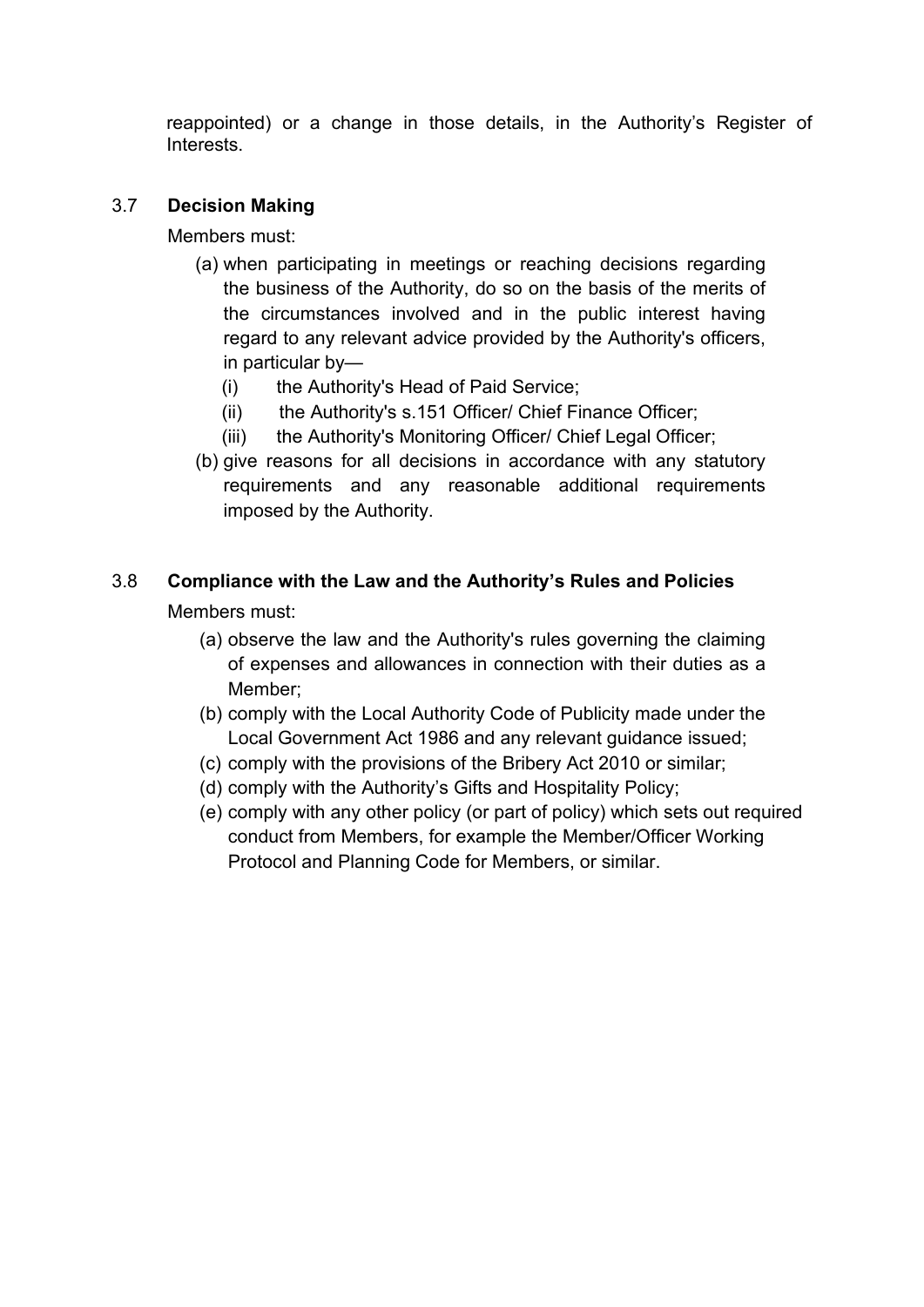### **PART 2 MEMBERS' INTERESTS**

**Holding the position of a District Councillor is NOT an interest which is required to be declared at any Council, Committee, Sub-Committee or Cabinet meetings, unless the Member is involved in the decision making affecting the ward they were elected to.** 

### **4. Disclosable Pecuniary Interests**

- 4.1 Disclosable Pecuniary Interests (DPIs) are defined by *The Relevant Authorities (Disclosable Pecuniary Interests) Regulations 2012* and are set out in Appendix B to this Code. It is important that Members understand what amounts to a DPI, that they identify carefully all DPIs relevant to them and that they take the necessary action required by law. Breach of the requirements related to DPIs is a criminal offence and are referred to the Police.
- 4.2 A Member will have a Disclosable Pecuniary Interest in any business of their Authority if it is of a description set out in Appendix B and is either:
	- (a) their own interest,
		- or that of a Relevant Person being:
	- (b) an interest of their spouse,
	- (c) an interest of their civil partner, or
	- (d) an interest of a person with whom they are living with as a spouse or civil partner,

and in the case of paragraphs  $4.2(b) - (d)$  the Member is aware that the Relevant Person has the interest.

### **5. Personal Interests**

- 5.1 A Member will have a Personal Interest in any item of business of the Authority where it relates to or is likely to affect –
	- (a) any person or body who employs or has appointed them;
	- (b) any existing contract for goods, services or works, which has not been fully discharged or has expired within the last 2 years, and made between the Authority and
		- (i) the Member,
		- (ii) a Related Person;
		- (iii) a body in which the Member has a Disclosable Pecuniary Interest; or
		- (iv) a person or body of the description specified in paragraphs 5.1 (c)-(d) below;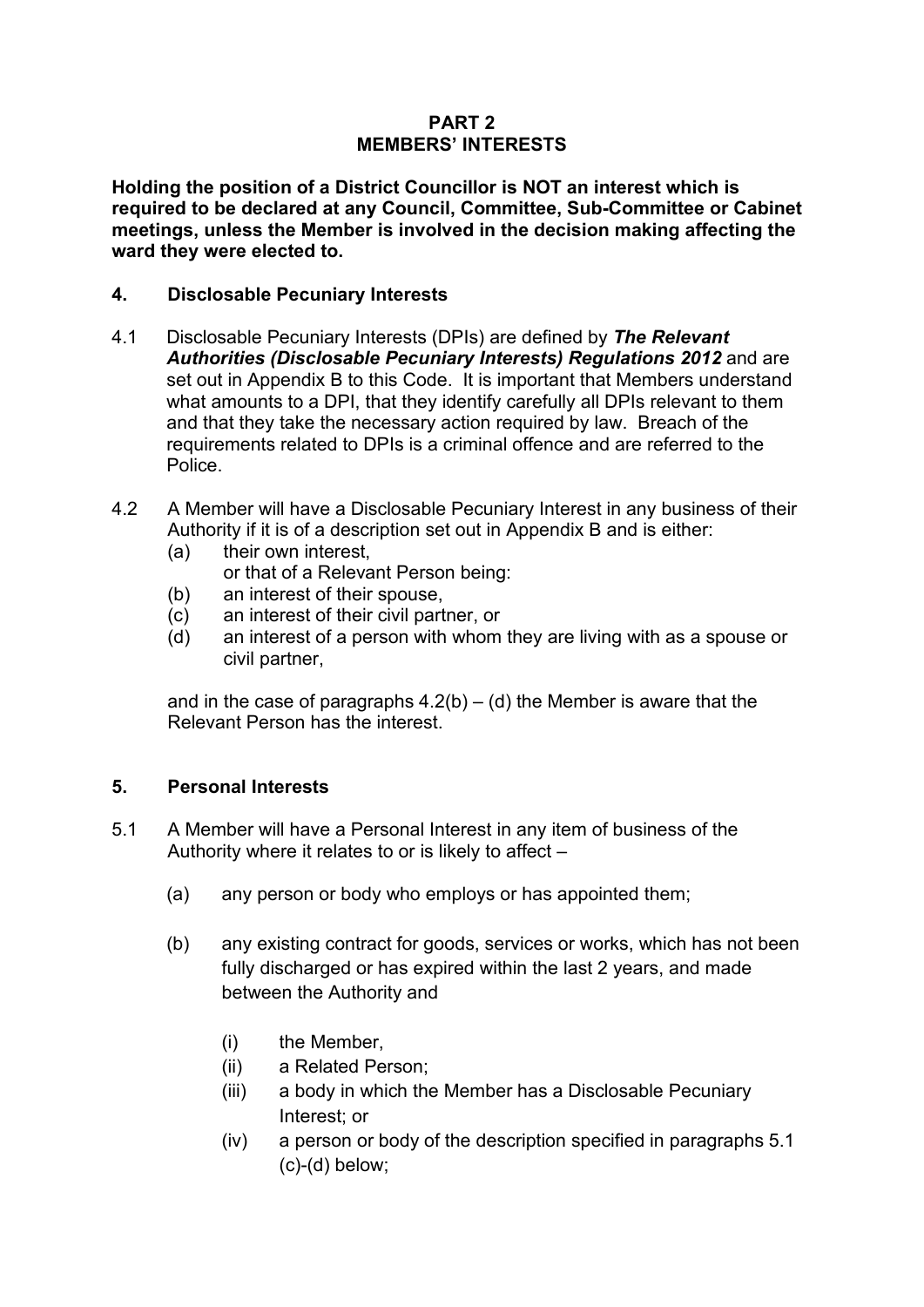- (c) any body of which the Councillor is a member or in which they hold a position of general control or management and to which they are appointed or nominated by the Authority;
- (d) any other body of which the Councillor is a member and in which they hold a position of general control or management –
	- (i) exercising functions of a public nature; or
	- (ii) directed to charitable purposes; or
	- (iii) one of whose principal purposes includes the influence of public opinion or policy (including any political party or trade union);
- (e) the interests of any person from whom the Member has received a gift or hospitality with an estimated value of at least £50;
- (f) a decision in relation to that business which might reasonably be regarded as affecting the financial position or wellbeing of:
	- (i) the Member or
	- (ii) a Related Person (if the Member is aware of its existence)

to a greater extent than the majority of other council tax payers, ratepayers or inhabitants of the electoral division or ward, affected by the decision;

- 5.2 Related Person is defined as:
	- a member of the Councillor's family; or
	- any person with whom the Councillor has a close business or personal association.

In the case of a Related Person, a Councillor is only required to declare those interests which they are aware or ought reasonably to be aware of the existence.

## **6. Declaration of Members' Interests**

- 6.1 Subject to sub-paragraphs 6.2 to 6.3, where a Member has a Disclosable Pecuniary or Personal Interest in any business of the Authority and they are present at a meeting of the Authority at which the business is considered, they must declare to that meeting the existence and nature of that interest whether or not such interest is registered on their Register of Interests or for which they have made a pending notification.
- 6.2 Sub-paragraph 6.1 only applies where a Member is aware or ought reasonably to be aware of the existence of the Relevant Person's (as defined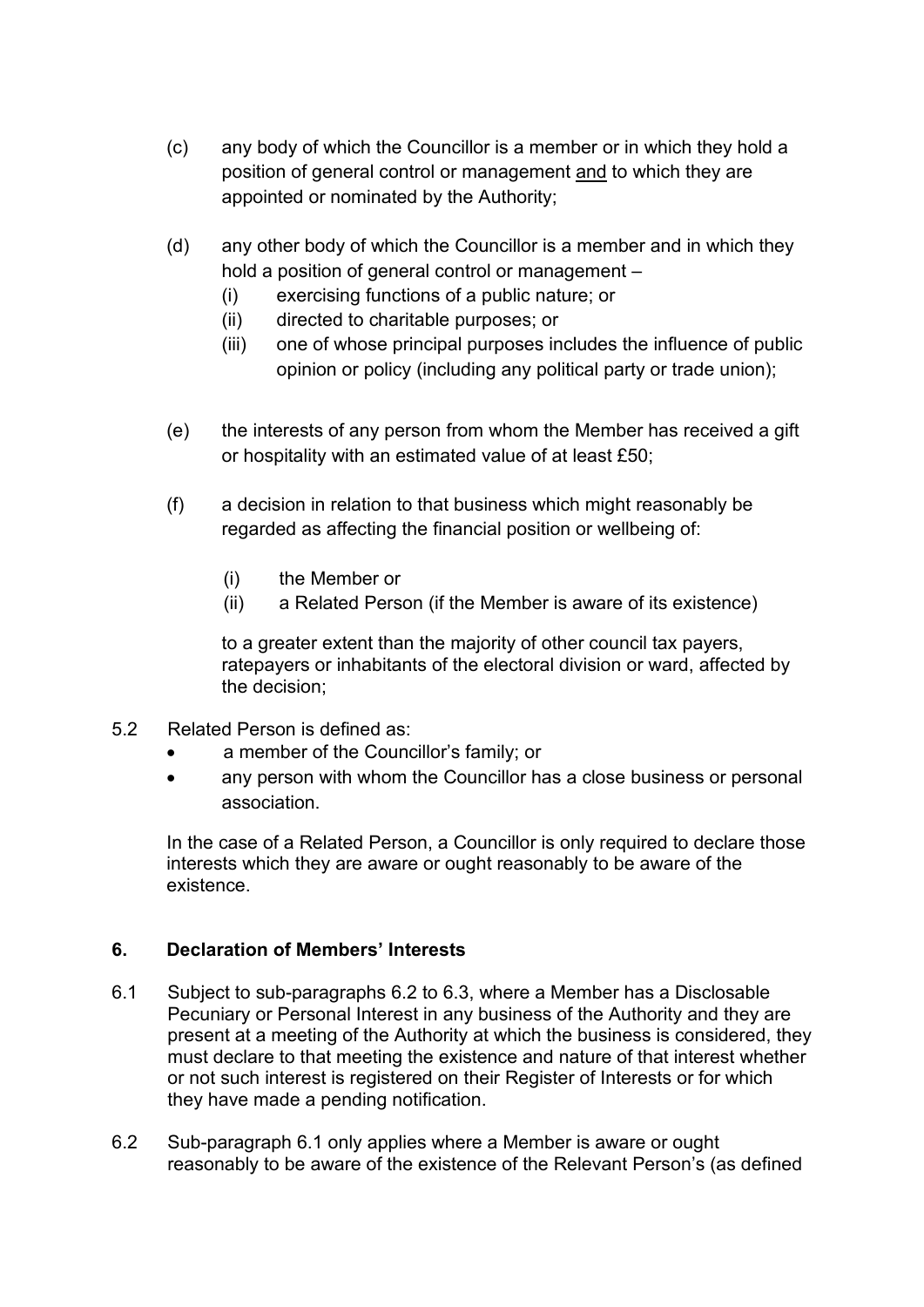in 4.2 above) Interest or the Related Person's (as defined in 5.2 above) Interest.

- 6.3 Where a Member has an interest in any business of the Authority which would be declarable by virtue of paragraph 6.1 but by virtue of paragraph 11 (Sensitive Information) details of the interest are not registered in the Authority's published Register of Members' Interests and the interest is a Disclosable Pecuniary or Personal Interest they do not need to declare the nature of the interest to the meeting.
- 6.4 Where a Member has an interest in any business of the Authority which would be declarable by virtue of paragraph 6.1 and they are acting as a Cabinet Member, making an executive decision in relation to that business they must ensure that any written statement of that decision records the existence and nature of that interest. In this paragraph "executive decision" is to be construed in accordance with any regulations made by the Secretary of State under section 22 of the Local Government Act 2000.

## **7. Declaration of Personal Interests generally**

- 7.1 Subject to sub-paragraphs 7.2 & 7.3 below, a Member has a duty to declare any Personal Interest, as set out in paragraph 5 above, in considering any business of the Authority, where that interest is one which a Member of the public with knowledge of the relevant facts would reasonably regard as so significant that it is likely to prejudice their judgement of the public interest.
- 7.2 Holding the position of a District Councillor is NOT an interest which is required to be declared at any Council, Committee, Sub-Committee or Cabinet meetings, unless the Member is involved in the decision making affecting the ward they were elected to.
- 7.3 A Member does not have a declarable interest in any business of the Authority where that business relates to the functions of the Authority in respect of:
	- i. housing, where the Member is a tenant of the Authority provided that those functions do not relate particularly to their tenancy or lease;
	- ii. school meals or school transport and travelling expenses, where the Member is a parent or guardian of a child in full time education, or are a parent governor of a school, unless it relates particularly to the school which the child attends;
	- iii. statutory sick pay under Part XI of the Social Security Contributions and Benefits Act 1992, where the Member is in receipt of, or are entitled to the receipt of, such pay;
	- iv. an allowance, payment or indemnity given to Members;
	- v. any ceremonial honour given to Members; and
	- vi. setting Council Tax or a Precept under the Local Government Finance Act 1992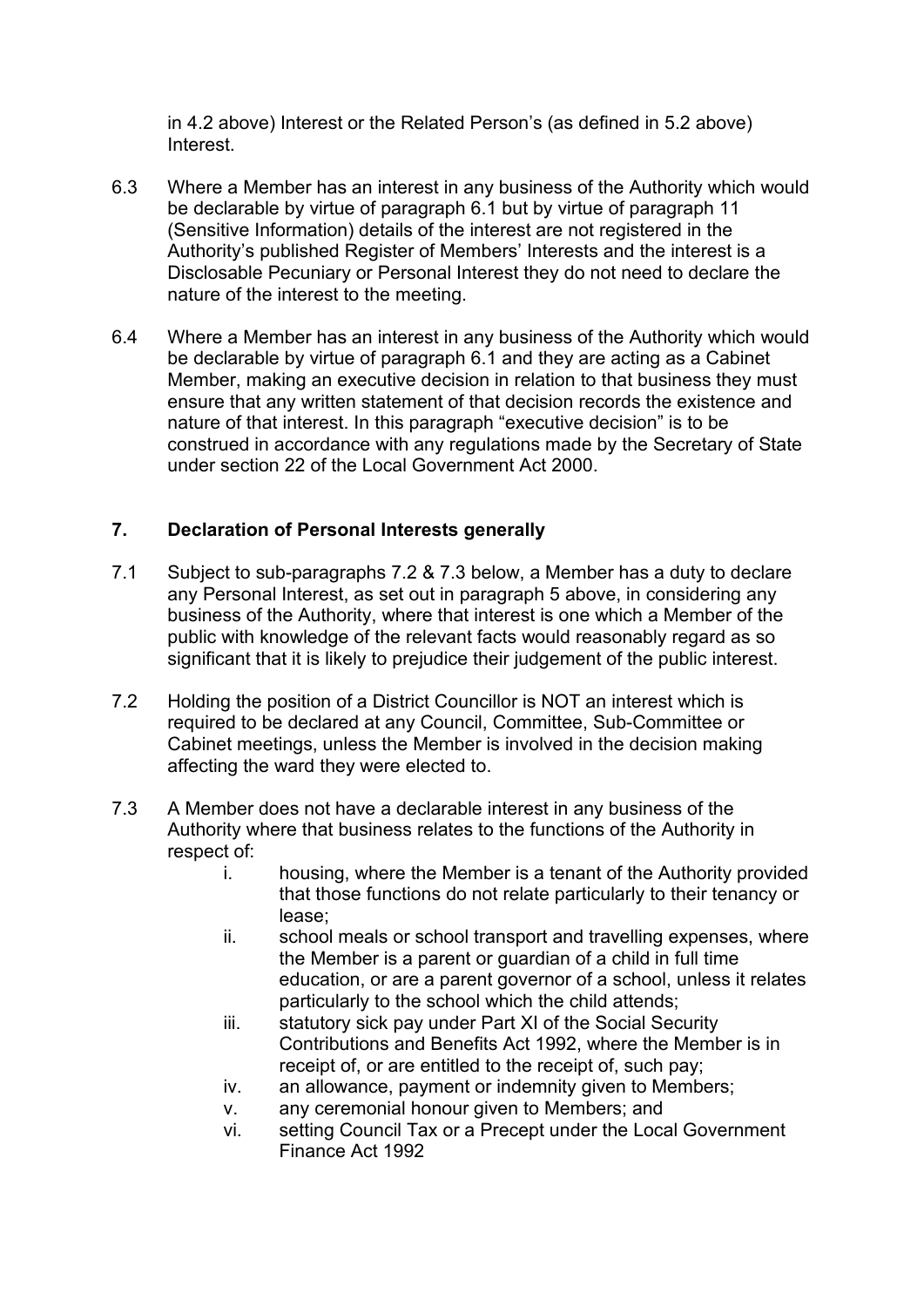## **8. Effect of Disclosable Pecuniary Interests on participation**

- (a) If a Member is present at a meeting of the Authority or of any committee, sub-committee, joint committee or joint sub-committee of the Authority and they have a Disclosable Pecuniary Interest in any matter to be considered, or being considered, at the meeting and they are aware of that Interest:
	- (i) the Member must not participate, or participate further, in any discussion of the matter at the meeting, or participate in any vote, or further vote, taken on the matter at the meeting.
	- (ii) the Member must withdraw from the room or chamber where the meeting considering the business is being held unless they have received a dispensation from the Authority's Monitoring **Officer**
- (b) If a Member has a Disclosable Pecuniary Interest in any business of the Authority they must not:
	- (i) exercise executive functions in relation to that business; and
	- (ii) seek improperly to influence a decision about that business
- (c) If a function of the Authority may be discharged by a Member acting alone and they have a Disclosable Pecuniary Interest in any matter to be dealt with or being dealt with in the course of discharging that function they may not take any steps or any further steps in relation to the matter (except for the purpose of enable the matter to be dealt with otherwise than by them self).

# **9. Effect of Personal Interests on participation**

- 9.1 If a Member has a Personal interest (not a Disclosable Pecuniary Interest) in any business of the Authority which a Member of the public with knowledge of the relevant facts would reasonably regard as so significant that it is likely to prejudice the Member's judgement of the public interest and they are present at a meeting of the Authority at which such business is to be considered or is being considered the Member must:-
	- (a) Declare the existence and nature of the interest in accordance with paragraph 7.1 (but subject to paragraph 12)
	- (b) Withdraw from the room or chamber where the meeting considering the business is being held, immediately after making representations or in any other case when the business is under consideration, unless they have obtained a dispensation from the Authority's Monitoring Officer.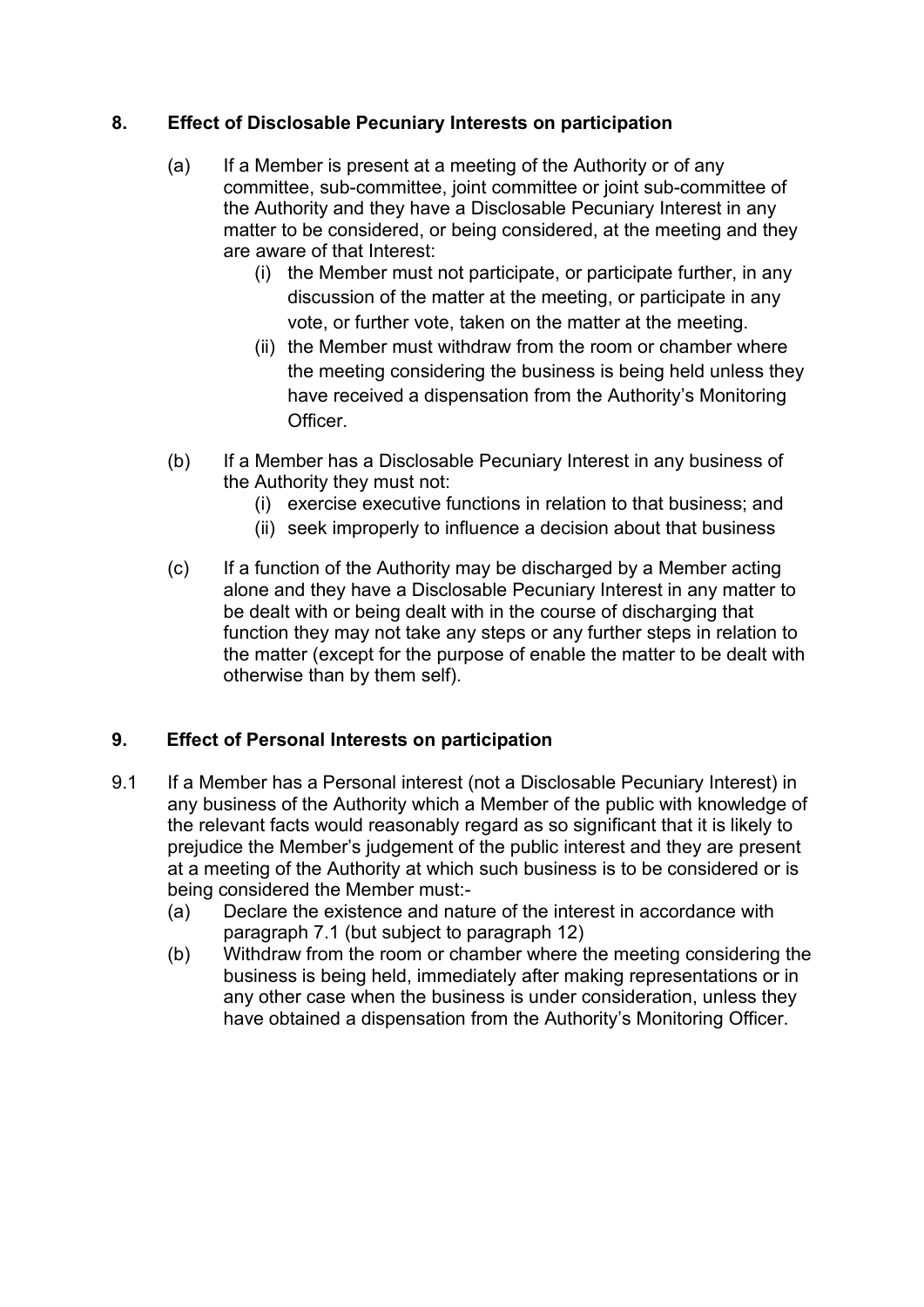### **PART 3**

#### **REGISTER OF MEMBERS' INTERESTS Registration of Members' Interests**

- 10.1 Subject to paragraph 11, Members must, within 28 days of
	- a. this Code being adopted by or applied to the Authority; or
	- b. their election, re-election or appointment or re-appointment to office (where that is later), or co-option onto the Authority,

register in the Authority's Register of Members' Interests (maintained by the Monitoring Officer under Section 29(1) of the Localism Act 2011) details of Disclosable Pecuniary Interests as referred to in paragraph 4, and defined in Appendix B, that they, their spouse, civil partner or person with whom they live as if they were their spouse or civil partner in so far as they are aware of their interests at that time.

- 10.2 Subject to paragraph 11, Members must, within 28 days of becoming aware of any new or amended Disclosable Pecuniary Interest as referred to in paragraph 4, and defined in Appendix B, that they, their spouse, civil partner or person with whom they live as if they were their spouse or civil partner or change to any interest registered under paragraph 4 above by providing written notification to the Authority's Monitoring Officer.
- 10.3 Subject to paragraphs 10.5 and 11, Members must, within 28 days of
	- a. this Code being adopted by or applied to the Authority; or
	- b. their election, re-election or appointment or re-appointment to office (where that is later), or co-option onto the Authority,

register in the Authority's Register of Members' Personal Interests details of Personal Interests as referred to in paragraph 5, that the Member is aware of at that time.

- 10.4 Subject to paragraphs 10.5 and 11, Members must, within 28 days of becoming aware of any new or amended Personal Interest as referred to in paragraph 5 or change to any interest registered under paragraph 5 above by providing written notification to the Authority's Monitoring Officer.
- 10.5 The provisions of paragraphs 10.3 and 10.4 above, do not apply to any Personal Interest which concerns a Related Person, as these interests are not required to be registered in advance and only declared at a meeting of the Authority at which the business is considered and the Member is present.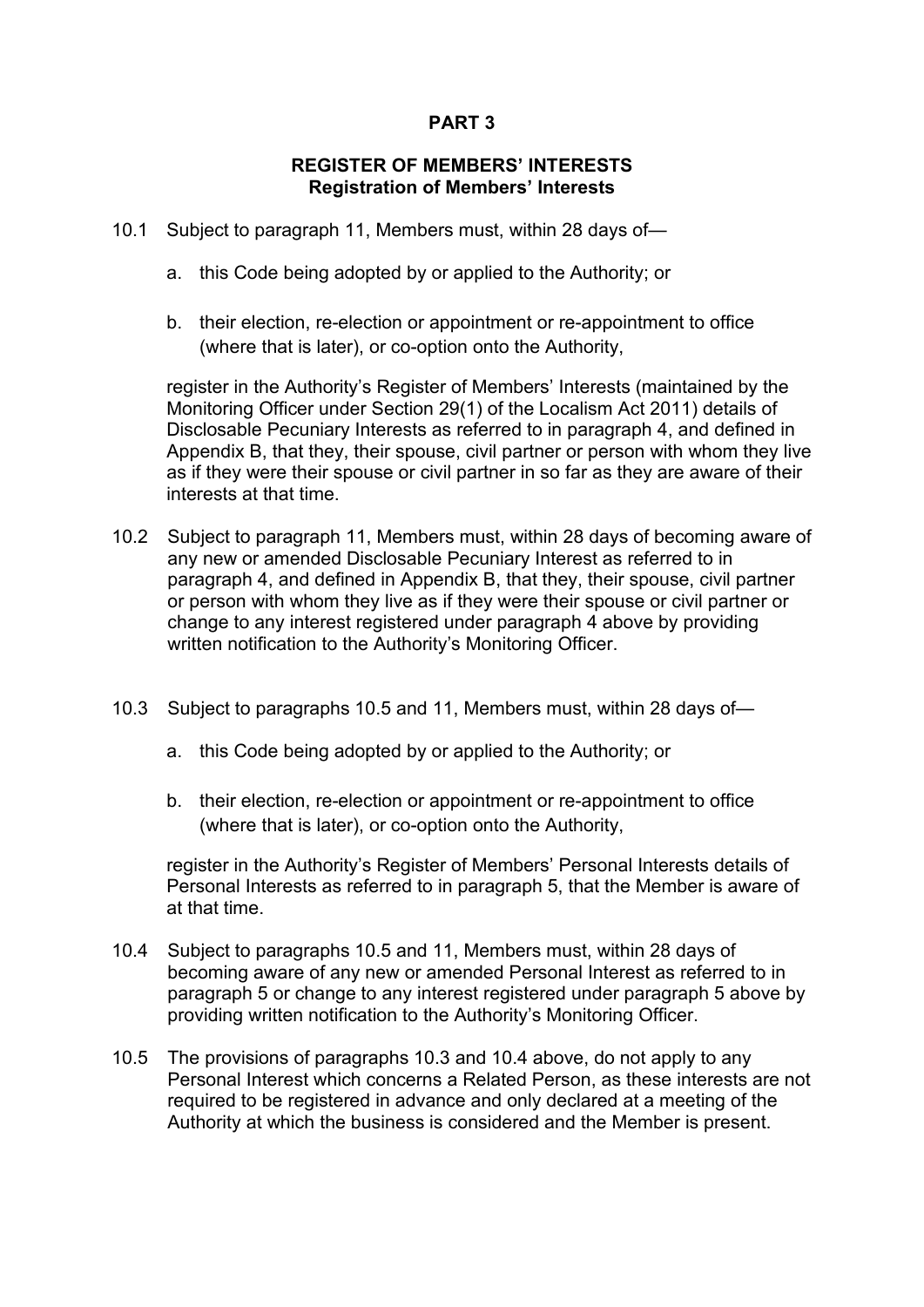### **11. Sensitive Information**

- 11.1 Where a Member has an interest referred to in paragraphs 4 or 5, and the nature of the interest is such that the Member and the Authority's Monitoring Officer consider that disclosure of details of the interest could lead to the Member or a person connected with them being subject to violence or intimidation if the interest is entered in the Authority's register then copies of the register available for inspection and any published version of the register should not include details of the interest but may state that the Member has an interest details of which are withheld under s32(2) of the Localism Act 2011 and/or this paragraph.
- 11.2 Members must, within 28 days of becoming aware of any change of circumstances which means that information excluded under paragraph 11.1 is no longer sensitive information, notify the Authority's Monitoring Officer.
- 11.3 In this Code "sensitive information" means information whose availability for inspection by the public creates, or is likely to create, a serious risk that the Member or a person who lives with them may be subject to violence or intimidation.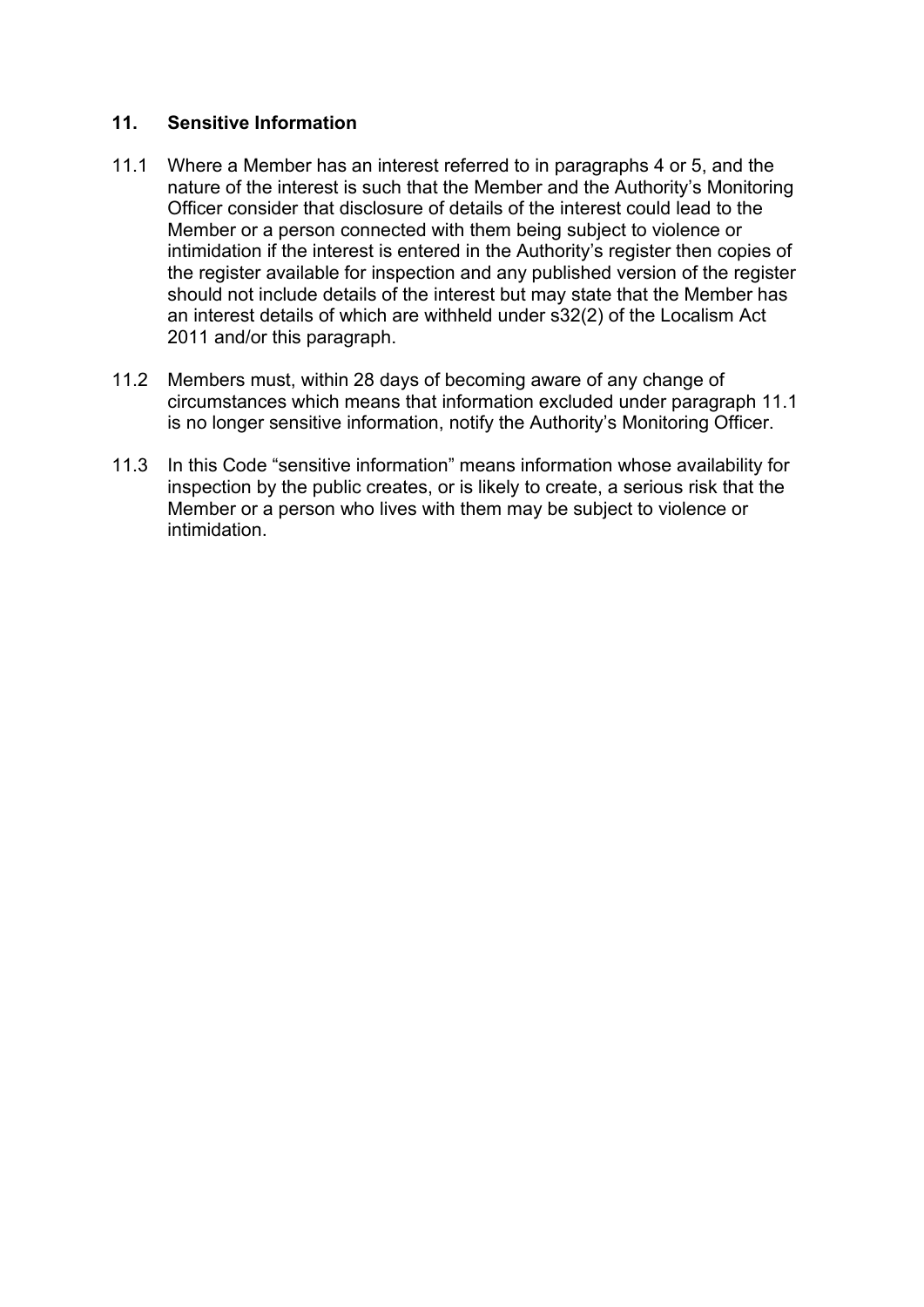# **APPENDIX A**

The Principles of Public Life apply to anyone who works as a public office-holder. This includes all those who are elected or appointed to public office, nationally and locally, and all people appointed to work in the civil service, local government, the police, courts and probation services, non-departmental public bodies, and in the health, education, social and care services. All public office-holders are both servants of the public and stewards of public resources. The principles also have application to all those in other sectors delivering public services.

### **The Nolan Principles**

| <b>Selflessness</b>   | Holders of public office should act solely in terms of<br>the public interest.                                                                                                                                                                                                                                                                                                                         |
|-----------------------|--------------------------------------------------------------------------------------------------------------------------------------------------------------------------------------------------------------------------------------------------------------------------------------------------------------------------------------------------------------------------------------------------------|
| <b>Integrity</b>      | Holders of public office must avoid placing<br>themselves under any obligation to people or<br>organisations that might try inappropriately to<br>influence them in their work. They should not act or<br>take decisions in order to gain financial or other<br>material benefits for themselves, their family, or their<br>friends. They must declare and resolve any interests<br>and relationships. |
| <b>Objectivity</b>    | Holders of public office must act and take decisions<br>impartially, fairly and on merit, using the best<br>evidence and without discrimination or bias.                                                                                                                                                                                                                                               |
| <b>Accountability</b> | Holders of public office are accountable to the public<br>for their decisions and actions and must submit<br>themselves to the scrutiny necessary to ensure this.                                                                                                                                                                                                                                      |
| <b>Openness</b>       | Holders of public office should act and take<br>decisions in an open and transparent manner.<br>Information should not be withheld from the public<br>unless there are clear and lawful reasons for so<br>doing.                                                                                                                                                                                       |
| <b>Honesty</b>        | Holders of public office should be truthful.                                                                                                                                                                                                                                                                                                                                                           |
| Leadership            | Holders of public office should exhibit these<br>principles in their own behaviour. They should<br>actively promote and robustly support the principles<br>and be willing to challenge poor behaviour wherever<br>it occurs.                                                                                                                                                                           |